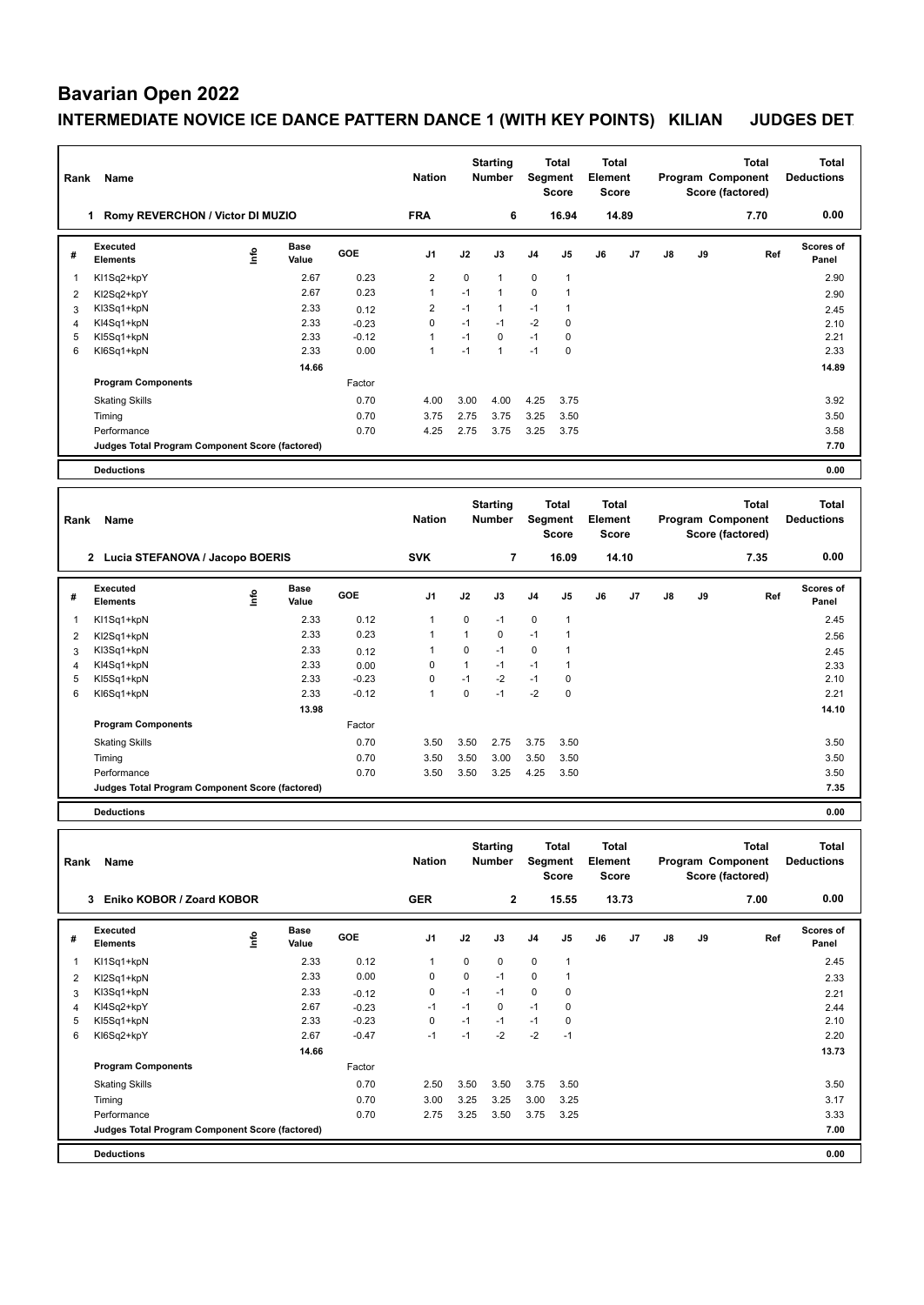#### **Bavarian Open 2022**

## **INTERMEDIATE NOVICE ICE DANCE PATTERN DANCE 1 (WITH KEY POINTS) KILIAN JUDGES DET**

| Rank | Name                                            |      |                      |            | <b>Nation</b>  |      | <b>Starting</b><br>Number | Segment        | <b>Total</b><br><b>Score</b> | <b>Total</b><br>Element<br><b>Score</b> |       |    |    | <b>Total</b><br>Program Component<br>Score (factored) | <b>Total</b><br><b>Deductions</b> |
|------|-------------------------------------------------|------|----------------------|------------|----------------|------|---------------------------|----------------|------------------------------|-----------------------------------------|-------|----|----|-------------------------------------------------------|-----------------------------------|
|      | 4 Mia GIBBESCH / Lias LUFT                      |      |                      |            | <b>GER</b>     |      | 4                         |                | 15.45                        |                                         | 13.72 |    |    | 6.88                                                  | 0.00                              |
| #    | Executed<br><b>Elements</b>                     | ١nfo | <b>Base</b><br>Value | <b>GOE</b> | J <sub>1</sub> | J2   | J3                        | J <sub>4</sub> | J <sub>5</sub>               | J6                                      | J7    | J8 | J9 | Ref                                                   | Scores of<br>Panel                |
| 1    | KI1Sq1+kpN                                      |      | 2.33                 | $-0.12$    | 0              | 1    | $\Omega$                  | $-1$           | $-1$                         |                                         |       |    |    |                                                       | 2.21                              |
| 2    | KI2Sq2+kpY                                      |      | 2.67                 | $-0.12$    | $-1$           | 1    | $\mathbf{1}$              | $-1$           | $-1$                         |                                         |       |    |    |                                                       | 2.55                              |
| 3    | KI3Sq1+kpN                                      |      | 2.33                 | $-0.12$    | 0              | 0    | 0                         | $-1$           | $-1$                         |                                         |       |    |    |                                                       | 2.21                              |
| 4    | KI4Sq1+kpN                                      |      | 2.33                 | $-0.23$    | $-1$           | 0    | 0                         | $-1$           | $-1$                         |                                         |       |    |    |                                                       | 2.10                              |
| 5    | KI5Sq1+kpN                                      |      | 2.33                 | $-0.12$    | $\mathbf 0$    | 0    | 0                         | $-1$           | $-1$                         |                                         |       |    |    |                                                       | 2.21                              |
| 6    | KI6Sq2+kpY                                      |      | 2.67                 | $-0.23$    | $-1$           | 0    | 0                         | $-1$           | $-1$                         |                                         |       |    |    |                                                       | 2.44                              |
|      |                                                 |      | 14.66                |            |                |      |                           |                |                              |                                         |       |    |    |                                                       | 13.72                             |
|      | <b>Program Components</b>                       |      |                      | Factor     |                |      |                           |                |                              |                                         |       |    |    |                                                       |                                   |
|      | <b>Skating Skills</b>                           |      |                      | 0.70       | 3.00           | 3.50 | 3.75                      | 4.00           | 3.50                         |                                         |       |    |    |                                                       | 3.58                              |
|      | Timing                                          |      |                      | 0.70       | 2.50           | 3.25 | 3.25                      | 2.50           | 2.75                         |                                         |       |    |    |                                                       | 2.83                              |
|      | Performance                                     |      |                      | 0.70       | 2.50           | 3.50 | 3.50                      | 3.75           | 3.25                         |                                         |       |    |    |                                                       | 3.42                              |
|      | Judges Total Program Component Score (factored) |      |                      |            |                |      |                           |                |                              |                                         |       |    |    |                                                       | 6.88                              |
|      | <b>Deductions</b>                               |      |                      |            |                |      |                           |                |                              |                                         |       |    |    |                                                       | 0.00                              |

|                         | Name<br>Rank                                    |         |                      |            |                |      | <b>Starting</b><br><b>Number</b> | <b>Total</b><br>Segment<br>Score |                | Total<br>Element<br>Score |       | <b>Total</b><br>Program Component<br>Score (factored) |    |      | <b>Total</b><br><b>Deductions</b> |
|-------------------------|-------------------------------------------------|---------|----------------------|------------|----------------|------|----------------------------------|----------------------------------|----------------|---------------------------|-------|-------------------------------------------------------|----|------|-----------------------------------|
|                         | Kristyna KURCOVA / Aleksandr TOKAREV<br>5       |         |                      |            | <b>CZE</b>     |      | 1                                |                                  | 15.31          |                           | 13.46 |                                                       |    | 6.95 | 0.00                              |
| #                       | Executed<br><b>Elements</b>                     | ١m      | <b>Base</b><br>Value | <b>GOE</b> | J <sub>1</sub> | J2   | J3                               | J <sub>4</sub>                   | J <sub>5</sub> | J6                        | J7    | $\mathsf{J}8$                                         | J9 | Ref  | <b>Scores of</b><br>Panel         |
| $\overline{\mathbf{1}}$ | KI1Sq2+kpY                                      |         | 2.67                 | 0.23       | $\overline{2}$ | 0    | $-1$                             | $\mathbf 0$                      | $\overline{2}$ |                           |       |                                                       |    |      | 2.90                              |
| $\overline{2}$          | KI2Sq2+kpY                                      |         | 2.67                 | 0.12       | 1              | 0    | $-2$                             | $\mathbf 0$                      | $\overline{2}$ |                           |       |                                                       |    |      | 2.79                              |
| 3                       | KI3Sq1+kpN                                      |         | 2.33                 | 0.00       | 2              | $-1$ | $-2$                             | 0                                | ٠              |                           |       |                                                       |    |      | 2.33                              |
| $\overline{4}$          | KI4Sq1+kpN                                      |         | 2.33                 | $-0.12$    | 1              | $-1$ | $-2$                             | $-1$                             | 1              |                           |       |                                                       |    |      | 2.21                              |
| 5                       | KI5Sq1+kpN                                      |         | 2.33                 | $-0.35$    | $\Omega$       | $-1$ | $-3$                             | $-2$                             | $\Omega$       |                           |       |                                                       |    |      | 1.98                              |
| 6                       | KI6SqB+kpN<                                     | $\prec$ | 1.67                 | $-0.42$    | 1              | $-2$ | $-3$                             | $-3$                             | $\mathbf 0$    |                           |       |                                                       |    |      | 1.25                              |
|                         |                                                 |         | 14.00                |            |                |      |                                  |                                  |                |                           |       |                                                       |    |      | 13.46                             |
|                         | <b>Program Components</b>                       |         |                      | Factor     |                |      |                                  |                                  |                |                           |       |                                                       |    |      |                                   |
|                         | <b>Skating Skills</b>                           |         |                      | 0.70       | 4.00           | 3.25 | 2.50                             | 3.50                             | 4.25           |                           |       |                                                       |    |      | 3.58                              |
|                         | Timing                                          |         |                      | 0.70       | 3.50           | 3.00 | 2.75                             | 2.50                             | 4.00           |                           |       |                                                       |    |      | 3.08                              |
|                         | Performance                                     |         |                      | 0.70       | 3.50           | 3.00 | 2.75                             | 3.25                             | 3.75           |                           |       |                                                       |    |      | 3.25                              |
|                         | Judges Total Program Component Score (factored) |         |                      |            |                |      |                                  |                                  |                |                           |       |                                                       |    |      | 6.95                              |
|                         | <b>Deductions</b>                               |         |                      |            |                |      |                                  |                                  |                |                           |       |                                                       |    |      | 0.00                              |

< Interruption of 4 beats or less in PDE

| Rank           | Name                                            |      |                      |            | <b>Nation</b>  |          | <b>Starting</b><br><b>Number</b> |                | Total<br>Segment<br><b>Score</b> | <b>Total</b><br>Element<br><b>Score</b> |       |               |    | <b>Total</b><br>Program Component<br>Score (factored) | <b>Total</b><br><b>Deductions</b> |
|----------------|-------------------------------------------------|------|----------------------|------------|----------------|----------|----------------------------------|----------------|----------------------------------|-----------------------------------------|-------|---------------|----|-------------------------------------------------------|-----------------------------------|
|                | <b>Nelly HEMCKE / Deniz BRIESEMEISTER</b><br>6  |      |                      |            | <b>GER</b>     |          | 3                                |                | 15.21                            |                                         | 13.98 |               |    | 6.30                                                  | 0.00                              |
| #              | Executed<br><b>Elements</b>                     | lnfo | <b>Base</b><br>Value | <b>GOE</b> | J <sub>1</sub> | J2       | J3                               | J <sub>4</sub> | J <sub>5</sub>                   | J6                                      | J7    | $\mathsf{J}8$ | J9 | Ref                                                   | <b>Scores of</b><br>Panel         |
|                | KI1Sq1+kpN                                      |      | 2.33                 | 0.12       | $\mathbf{1}$   | 0        | 0                                | $\mathbf{1}$   | 0                                |                                         |       |               |    |                                                       | 2.45                              |
| 2              | KI2Sq1+kpN                                      |      | 2.33                 | 0.00       | $-1$           | $\Omega$ | 0                                | $\mathbf 0$    | 0                                |                                         |       |               |    |                                                       | 2.33                              |
| 3              | KI3Sq2+kpY                                      |      | 2.67                 | 0.00       | 0              | 0        | 0                                | $\mathbf{1}$   | 0                                |                                         |       |               |    |                                                       | 2.67                              |
| $\overline{4}$ | KI4Sq1+kpN                                      |      | 2.33                 | 0.00       | 0              | $-1$     | 0                                | $\mathbf 0$    | 0                                |                                         |       |               |    |                                                       | 2.33                              |
| 5              | KI5Sq1+kpN                                      |      | 2.33                 | $-0.23$    | 0              | $-1$     | $-1$                             | 0              | $-1$                             |                                         |       |               |    |                                                       | 2.10                              |
| 6              | KI6Sq1+kpN                                      |      | 2.33                 | $-0.23$    | $\mathbf 0$    | $-1$     | $-2$                             | $\mathbf 0$    | $-1$                             |                                         |       |               |    |                                                       | 2.10                              |
|                |                                                 |      | 14.32                |            |                |          |                                  |                |                                  |                                         |       |               |    |                                                       | 13.98                             |
|                | <b>Program Components</b>                       |      |                      | Factor     |                |          |                                  |                |                                  |                                         |       |               |    |                                                       |                                   |
|                | <b>Skating Skills</b>                           |      |                      | 0.70       | 3.25           | 3.00     | 3.25                             | 4.00           | 3.00                             |                                         |       |               |    |                                                       | 3.17                              |
|                | Timing                                          |      |                      | 0.70       | 2.75           | 2.75     | 2.75                             | 3.50           | 3.00                             |                                         |       |               |    |                                                       | 2.83                              |
|                | Performance                                     |      |                      | 0.70       | 2.75           | 3.00     | 3.00                             | 3.75           | 3.00                             |                                         |       |               |    |                                                       | 3.00                              |
|                | Judges Total Program Component Score (factored) |      |                      |            |                |          |                                  |                |                                  |                                         |       |               |    |                                                       | 6.30                              |
|                | <b>Deductions</b>                               |      |                      |            |                |          |                                  |                |                                  |                                         |       |               |    |                                                       | 0.00                              |